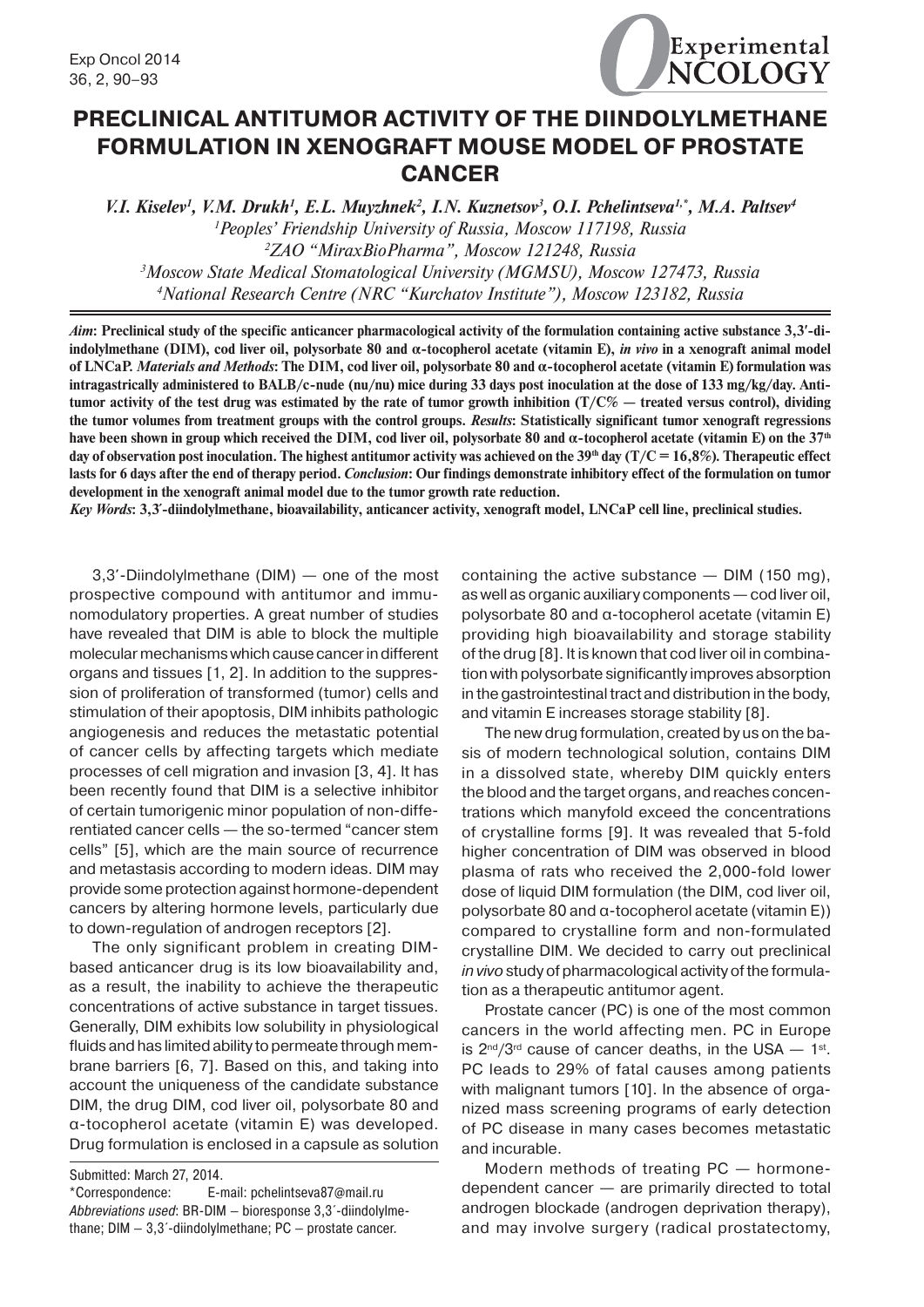conservative surgery, orchiectomy (rarely)) or hormone therapy using medications.

According to statistics, about 60% of newly diagnosed cases of PC aren't localized, and, consequently, most of patients first-time diagnosed with PC, should not undergo surgical procedures. Hormone therapy is considered the most effective treatment for nonlocalized forms of PC, however it allows to control the disease only for limited periods of time because hormonal resistance inevitably develops [11]. Hormonerefractory prostate tumors are resistant to treatment, highly aggressive and have a poor prognosis [12].

Future prospects of PC treatment involve chemotherapy combining anti-androgenic effects with the targeted inhibition of multiple signaling pathways that activate procarcinogens in the prostate gland.

The purpose of this investigation was to study specific pharmacological preclinical antitumor activity of the new drug — DIM, cod liver oil, polysorbate 80 and α-tocopherol acetate (vitamin E) *in vivo* in a xenograft mouse model of PC.

#### **MATERIALS AND METHODS**

*Reagents.* Drug formulation containing DIM, cod liver oil, polysorbate 80 and α-tocopherol acetate (vitamin E) (ZAO "MiraxBioPharma", Russia) was prepared according to special patented technology [8]. The crystalline DIM (3,3΄-methandiilbis(1H-indol)) (Alexis Corporations, Switzerland), cod liver oil and polysorbate 80 (Sigma-Aldrich, USA) were used. The solvent used in the experiment was a mixture of cod liver oil and polysorbate 80 in the same proportions as developed drug formulation.

*Cell culture.* The LNCaP (androgen-sensitive human PC cells) was obtained from a collection of tumor strains from the N.N. Blokhin Cancer Research Center. All manipulations with cells were performed under sterile conditions under a laminar flow hood (NuAire, USA). LNCaP cells were maintained in RPMI 1640 (Gibco, USA) supplemented with 10% FBS (Hy-Clone, USA), 2 mM L-glutamine and penicillin/streptomycin (100 MU/mL) (Pan Eco, Russia) in an incubator at 37 °C and 5%  $CO<sub>2</sub>$  (Shel Lab, USA). On reaching 80–90% confluence, the cells were passaged. Cells were washed twice with Versen solution, 0.025% trypsin (Pan Eco, Russia) was added to the cells and incubated for 10 min at 37 °C. After full cell separation 10 ml of growth medium were added and aggregated cells were resuspended. Suspended cells was transferred for the following cells inoculation.

*Animals. LNCaP cell inoculation***.** Study was carried out using 60 immunodeficient male Balb/c-nude (nu/nu) mice (4–5 weeks) which were purchased from Charles River GmbH (Germany). The length of quarantine was 14 days. During this time daily inspections of behavior and general condition of each animal were undertaken.

The animals were housed in standard cages (Techniplast, Italy), connected to the air conditioning unit TouchSLIM Plus® (Techniplast, Italy), 4–8 mice/cage.

The following microclimate parameters were maintained: light conditions: 12 h — light, 12 h — dark; air temperature 24–26 °С; relative humidity 30±70%; air exchange 8–10 room volumes per hour. The animals had free access to distilled water and food (PMI LabDiet® 5K67). Food and water were pre-sterilized (autoclaving).

All animals were inoculated with LNCaP cells subcutaneously along the spine (in left scapular region) after adaptation period. LNCaP cell line inoculation was carried out by injection of 0.2 ml of tumor suspension in sterile solution of PBS (Sigma, USA), containing 5 mln cells  $(25 \cdot 10^6 \text{ cells/ml})$ . All manipulations with animals were approved by the local Animal Care and Use Committee.

*Treatment protocols.* At 3 days after LNCaP cell inoculation, animals which met criteria for inclusion were randomized and individually labeled. Two groups of animals were formed: control and experimental (animals treated with the formulation) — 30 mice each. In experimental group animals were administered with the formulation twice daily (in the morning and evening) with an interval of 8–9 h intragastrically at a dose of 133 mg/kg/day (per DIM) by atraumatic gavage for 33 days. The control group treated with the same amount of solvent (cod liver oil + polysorbate) on the same schedule. Tumor growth was monitored for a further 6 days after the end treatment period. In the days of administration of drug/solvent animals were inspected at a specified time prior to and two hours after administration.

Euthanasia was carried out by  $CO<sub>2</sub>$ -inhalation.

Assessment of antitumor activity. Tumor volume measurements began at the initiation of tumor growth and continued twice a week. Tumor volumes were measured with caliper and were calculated by the following formula  $(V_t)$ :

$$
V_t(mm^3) = L \cdot W^2/2,
$$

where  $L -$  the longest tumor diameter, W - the shortest tumor diameter.

Antitumor activity of the DIM formulation was estimated by tumor growth inhibition ratio (T/C%), where T and C represent the means of the tumor volumes of the control  $(V_c)$  and treatment mice  $(V<sub>1</sub>)$  in each experiment day ( $V_1/V_c \cdot 100\%$ ). Another value of inhibition ratio (D%) was reckoned by the formula:

$$
D\% = (V_c - V_i)/V_c \cdot 100\%.
$$

Behavior and general condition of animals have been registered both in experimental and control groups. Animals were weighted 2–3 times a week.

**Statistical analysis.** Statistical differences in tumor growth inhibition ratio (Т/C%) between treated and untreated groups were determined using Student's *t*-test by means of GraphPad Prism 5 software. Differences were statistically significant at *p* < 0.05.

## **RESULTS AND DISCUSSION**

*Study of the antitumor activity of the formulation in subcutaneous LNCaP xenografts.* The effect of the DIM formulation on tumor growth dynamics was evaluated by measuring changes in tumor size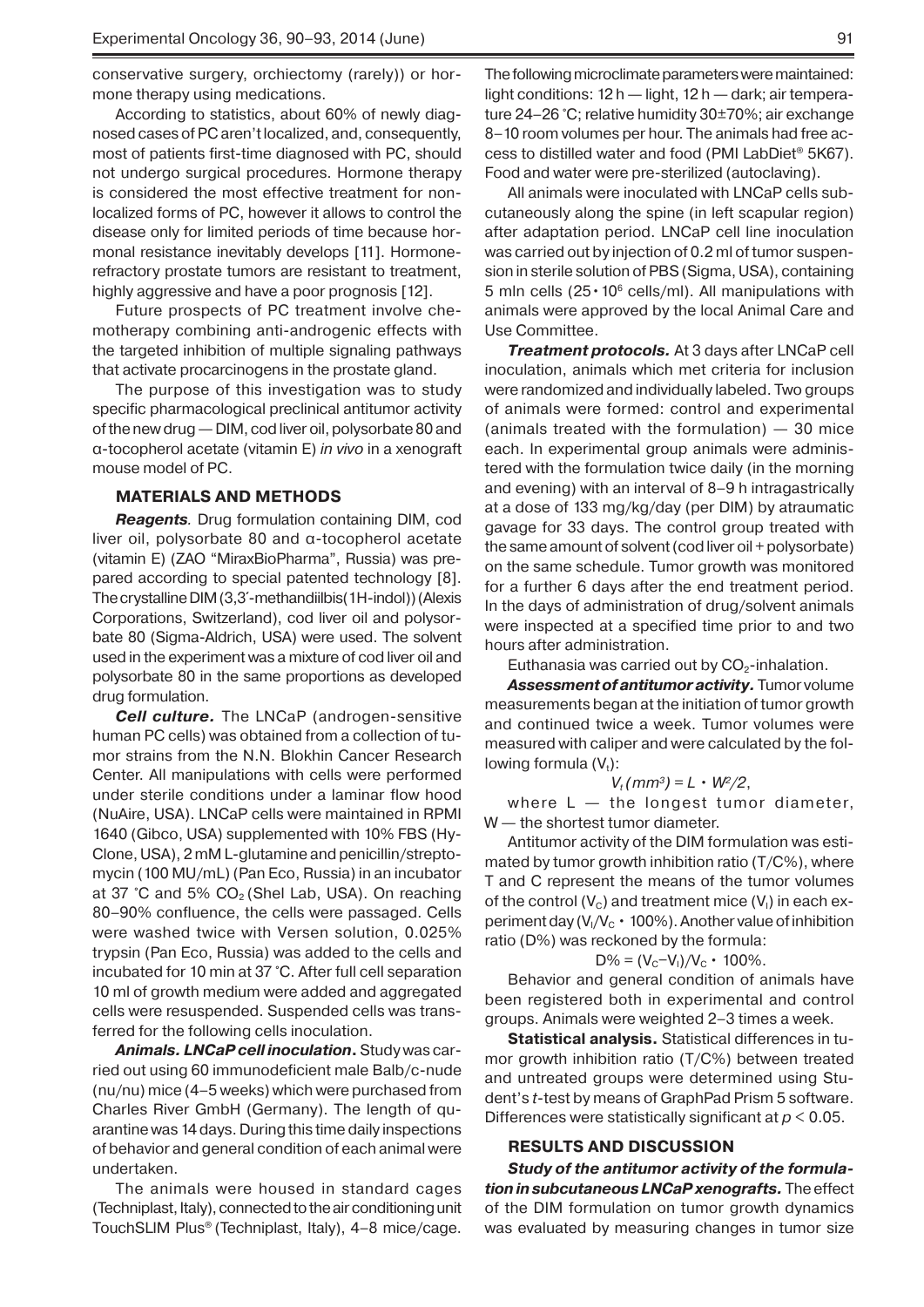in response to treatment in immunodeficient mice Balb/c-nude (nu/u) subcutaneously implanted with human PC line LNCaP. Figure shows the average tumor sizes in control and experimental groups of animals in each study day.



**Figure.** Dynamics of tumor growth in PC3 xenograft mouse model in experimental (after intragastrically administration of the DIM formulation for 33 days at a dose of 130 mg/kg/day) and control groups

The average tumor volumes of the treated mice were not significantly different (ns) from that of the control group till the 33-rd day post tumor cell inoculation. Subsequently, however, the antitumor effect of injected drug has become more evident. Statistically significant size reduction of the tumors treated with the formulation compared with the control tumors have registered since 37 day. As a result within 42 days post inoculation the average volume of full-grown xenograft tumors in control group reached  $\sim$  600 mm<sup>3</sup>. by comparison only  $\sim$  100 mm<sup>3</sup> in experimental group (animals treated with the formulation).Therapeutic effect lasts for 6 days till study ends after the cessation of the formulation administration (36<sup>th</sup> day after cell inoculation). We suggest that this is result of stable positive changes, caused by multiple targeted action of the active substance on the molecular intracellular mechanisms that mediate tumor growth.

According to the data, the highest antitumor effect of the DIM formulation was observed on the 39<sup>th</sup> day of experiment (37<sup>th</sup> day of observation post inoculation), when the T/C% ratio, which was calculated by dividing the average tumor volumes of experimental animals by the control values, reached 16.8%. In the same day of the experiment the value of inhibition ratio (D%) was 83.2%. The values of these parameters remained unchanged until the end of experiment.

Besides, we've registered dynamics of animals' weight. It was shown that animals in both groups had weight loss after the drug/solvent administration, however weight and general condition of animals became stable through about a week.

Thus the average volume of xenograft tumors in experimental group which was treated with the formulation was 6-fold less than in group treated with original DIM and T/C ratio reached 16.8% on day 42.

It should be noted that anticancer activity of crystalline DIM, and bioresponse-DIM (BR-DIM) formulation ("BioResponse" LLC, USA), which contains DIM combined with pegylated vitamin E and phosphatidyl choline, has been successfully studied by different authors in xenograft model of PC [2, 13–15], and other cancers [3, 16–19]. However, bioavailability of DIM in BR-DIM formulation compared with crystalline DIM was enhanced only in 1,5- to 2-fold, which demonstrate that administration of BR-DIM formulation (*per os*) doesn't ensure peak concentrations of the active substance (DIM) and, consequently, desired therapeutic effect. This could help to explain why no significant clinical effect was achieved with BR-DIM formulation in treatment of cervical dysplasia [20].

However, animal *in vivo* experiments revealed that crystalline DIM and BR-DIM formulation — by various routes of administration — demonstrate significant dose-dependent antitumor effect. They induced a reduction in tumor volume which was established by implantation of PC3 cells, and/or reduce the amount of newly formed metastases. According to the study in a SKOV-3 xenograft tumor model of ovarian cancer Т/C ratio was 47.2%, in other study this value was 51.63% (PC3 xenograft tumor model of PC) (Т/C values were calculated according to the original experimental data reported in these publications).

Our findings confirm inhibitory effect of the new formulation containing DIM, cod liver oil, polysorbate 80 and α-tocopherol acetate (vitamin E) ontumor development in the xenograft animal model and complement previously obtained experimental data.

## **ACKNOWLEDGMENTS**

Research and experimental studies were carried out at the FGBOU VPO Peoples' Friendship University of Russia in the context of Project "Production of drugs based on biotechnology for the treatment of socially significant diseases", financed by Presidential Grant of The Russian Ministry of Education and Science in compliance with Russian Government's decree № 218.

## **REFERENCES**

**1.** Banerjee S, Kong D, Wang Z, *et al*.Attenuation of multitargeted proliferation-linked signaling by 3,3--diindolylmethane (DIM): from bench to clinic. Mutat Res 2011; **728**: 47–66.

**2.** Fares F, Azzam N, Appel B, *et al*. The potential efficacy of 3,3--diindolylmethane in prevention of prostate cancer development. Eur J Cancer Prev 2010; **19**: 199–203.

**3.** Chang X, Tou JC, Hong C, et al. 3,3'-Diindolylmethane inhibits angiogenesis and the growth of transplantable human breast carcinoma in athymic mice. Carcinogenesis 2005; **26**: 771–8.

**4.** Kong D, Banerjee S, Huang W, *et al*. Mammalian target of rapamycin repression by 3,3--diindolylmethane inhibits invasion and angiogenesis in platelet-derived growth factor-D-overexpressing PC3 cells. Cancer Res 2008; **68**: 1927–34.

**5.** Semov A, Iourtchenko L, Lin Fang Liu, *et al*. Diindolylmethane (DIM) selectively inhibits cancer stem cells. Biochem. Biophys Res Commun 2012; **424**: 45–51.

**6.** Anderton MJ, Manson MM, Verschoyle R, *et al*. Physiological modeling of formulated and crystalline Diindolylmethane pharmacokinetics following oral administration in mice. Drug Metab Dispos 2004; **32**: 632–8.